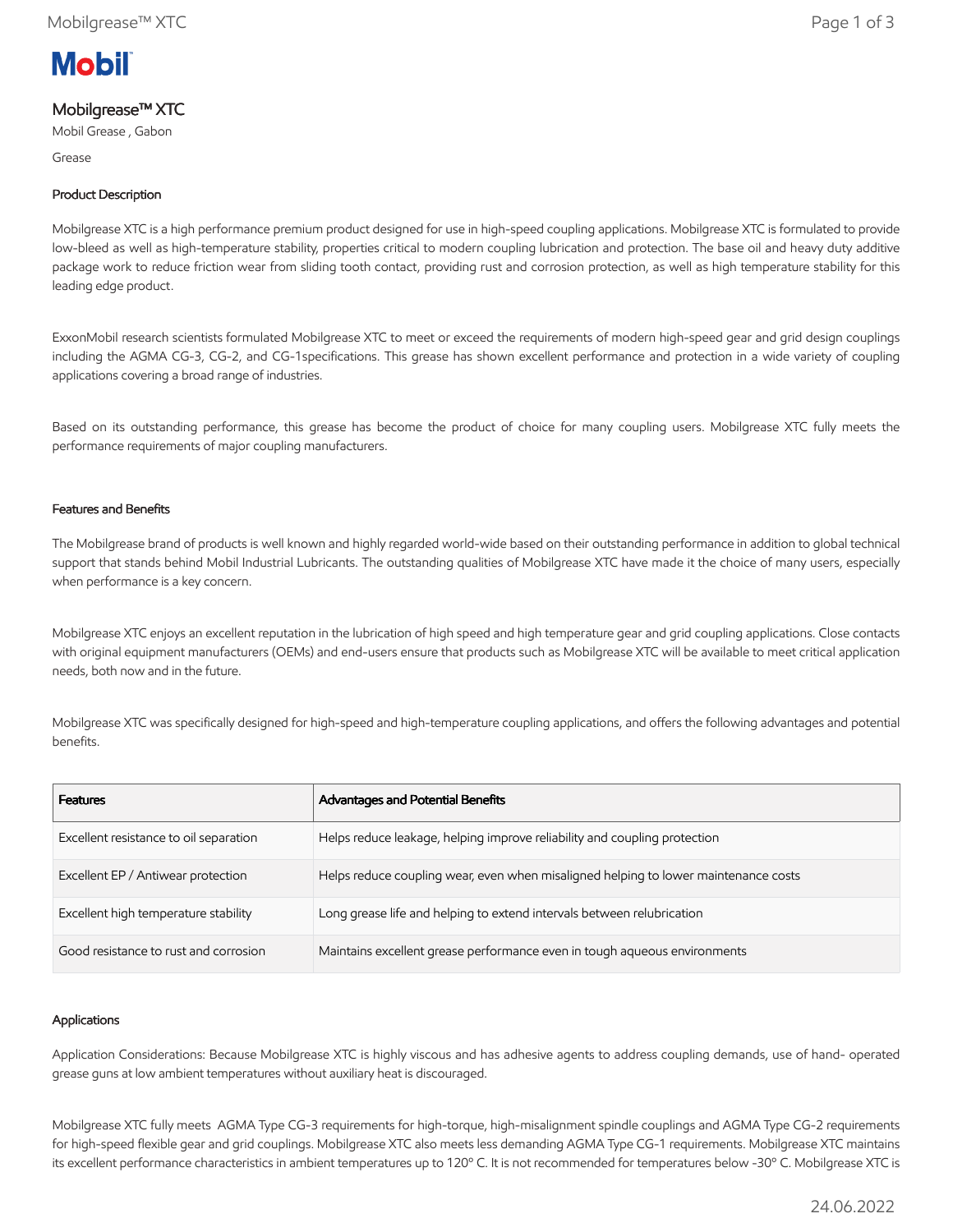## Mobilgrease™ XTC Page 2 of 3

- Grid-type flexible couplings
- Gear-type flexible couplings

### Specifications and Approvals

| This product meets or exceeds the requirements of: |
|----------------------------------------------------|
| AGMA CG-1                                          |
| AGMA CG-2                                          |
| AGMA CG-3                                          |

#### Properties and Specifications

| Property                                                               |                   |
|------------------------------------------------------------------------|-------------------|
| Grade                                                                  | NLGI <sub>1</sub> |
| Thickener Type                                                         | Lithium           |
| Copper Strip Corrosion, 24 h, 100 C, Rating, ASTM D4048                | 1A                |
| Timken OK Load, lb, ASTM D2509                                         | 50                |
| Corrosion Preventive Properties, Rating, ASTM D1743                    | Pass              |
| Centrifugal Oil Separation, High G Force, 24 h, 50 C, vol%, ASTM D4425 | 1                 |
| Four-Ball Wear Test, Scar Diameter, mm, ASTM D2266                     | 0.43              |
| Color, Visual                                                          | Dark Brown        |
| Penetration, Change from 60X to 10,000X, %, ASTM D217                  | 20                |
| Oxidation Stability, Pressure Drop, 100 h, kPa, ASTM D942              | 41                |
| Four-Ball Extreme Pressure Test, Weld Point, kgf, ASTM D2596           | 400               |
| Dropping Point, °C, ASTM D2265                                         | 279               |
| Penetration, 60X, 0.1 mm, ASTM D217                                    | 325               |
| Viscosity @ 40 C, Base Oil, mm2/s, ASTM D445                           | 680               |

### Health and safety

Health and Safety recommendations for this product can be found on the Material Safety Data Sheet (MSDS) @ [http://www.msds.exxonmobil.com/psims](http://www.msds.exxonmobil.com/psims/psims.aspx) /psims.aspx

All trademarks used herein are trademarks or registered trademarks of Exxon Mobil Corporation or one of its subsidiaries unless indicated otherwise.

05-2022 MOBIL OIL GABON